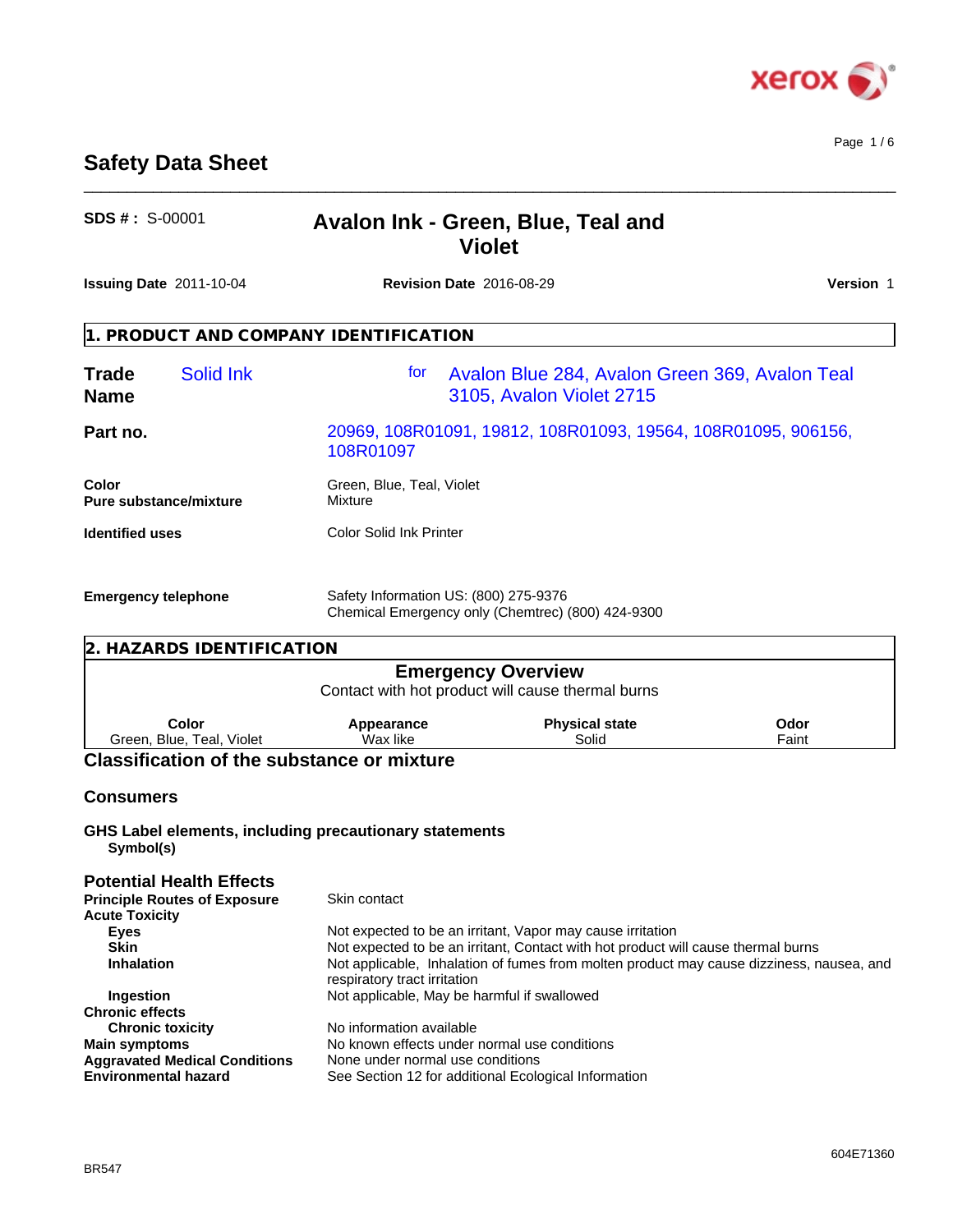

## **3. COMPOSITION/INFORMATION ON INGREDIENTS**

| <b>Chemical Name</b>                                                                                                          |                                                                                                                                                                                           | <b>CAS No.</b>                                                                                                                           | Weight %                                                                                                                                                                     |  |  |
|-------------------------------------------------------------------------------------------------------------------------------|-------------------------------------------------------------------------------------------------------------------------------------------------------------------------------------------|------------------------------------------------------------------------------------------------------------------------------------------|------------------------------------------------------------------------------------------------------------------------------------------------------------------------------|--|--|
| Wax                                                                                                                           |                                                                                                                                                                                           | Proprietary                                                                                                                              | 40-50                                                                                                                                                                        |  |  |
| Resin                                                                                                                         |                                                                                                                                                                                           | Proprietary                                                                                                                              | 20-30                                                                                                                                                                        |  |  |
| <b>Color Pigments</b>                                                                                                         |                                                                                                                                                                                           | Proprietary                                                                                                                              | $<$ 5                                                                                                                                                                        |  |  |
| 4. FIRST AID MEASURES                                                                                                         |                                                                                                                                                                                           |                                                                                                                                          |                                                                                                                                                                              |  |  |
| <b>General advice</b>                                                                                                         |                                                                                                                                                                                           | When symptoms persist or in all cases of doubt seek medical advice. Show this material<br>safety data sheet to the doctor in attendance. |                                                                                                                                                                              |  |  |
| Eye contact                                                                                                                   |                                                                                                                                                                                           |                                                                                                                                          | Not an expected route of exposure, Wash off with plenty of water, Rinse thoroughly with<br>plenty of water, also under the eyelids, If irritation persists, call a physician |  |  |
| <b>Skin contact</b>                                                                                                           | Wash off with warm water and soap, Wash off immediately with soap and plenty of water<br>while removing all contaminated clothes and shoes, If skin irritation persists, call a physician |                                                                                                                                          |                                                                                                                                                                              |  |  |
| <b>Inhalation</b><br>Not applicable, Move to fresh air                                                                        |                                                                                                                                                                                           |                                                                                                                                          |                                                                                                                                                                              |  |  |
| Ingestion                                                                                                                     |                                                                                                                                                                                           |                                                                                                                                          | Not applicable, If swallowed, do not induce vomiting - seek medical advice                                                                                                   |  |  |
| Notes to physician                                                                                                            | Treat symptomatically                                                                                                                                                                     |                                                                                                                                          |                                                                                                                                                                              |  |  |
| <b>Protection of first-aiders</b>                                                                                             | No special protective equipment required                                                                                                                                                  |                                                                                                                                          |                                                                                                                                                                              |  |  |
| 5. FIRE-FIGHTING MEASURES                                                                                                     |                                                                                                                                                                                           |                                                                                                                                          |                                                                                                                                                                              |  |  |
| <b>Flammable properties</b>                                                                                                   |                                                                                                                                                                                           |                                                                                                                                          | Combustible material: may burn but does not ignite readily                                                                                                                   |  |  |
| <b>Flash point</b><br><b>Method</b>                                                                                           |                                                                                                                                                                                           | > 200 °C<br>Pensky-Martens closed tester Closed cup                                                                                      | > °F                                                                                                                                                                         |  |  |
| Suitable extinguishing media                                                                                                  |                                                                                                                                                                                           |                                                                                                                                          | Dry powder, Carbon dioxide (CO <sub>2</sub> ), Halons, Carbon dioxide,<br>Water spray, fog or alcohol-resistant foam                                                         |  |  |
| Unsuitable extinguishing media                                                                                                |                                                                                                                                                                                           | No information available                                                                                                                 |                                                                                                                                                                              |  |  |
| Specific hazards arising from the chemical                                                                                    |                                                                                                                                                                                           |                                                                                                                                          |                                                                                                                                                                              |  |  |
|                                                                                                                               |                                                                                                                                                                                           | Carbon monoxide, Carbon dioxide (CO2)                                                                                                    |                                                                                                                                                                              |  |  |
| <b>Sensitivity to Mechanical Impact</b><br><b>Sensitivity to Static Discharge</b>                                             |                                                                                                                                                                                           | Not impact sensitive<br>Not sensitive                                                                                                    |                                                                                                                                                                              |  |  |
| <b>Hazardous combustion products</b><br><b>Explosion Data</b><br><b>Protective Equipment and Precautions for Firefighters</b> |                                                                                                                                                                                           | Firefighters must be equipped to prevent breathing of vapors or products of combustion. Wear an approved self-contained                  |                                                                                                                                                                              |  |  |

Firefighters must be equipped to prevent breathing of vapors or products of combustion. Wear an approved self-contained breathing apparatus and protective clothing. .

## **6. ACCIDENTAL RELEASE MEASURES**

**Personal Precautions** None required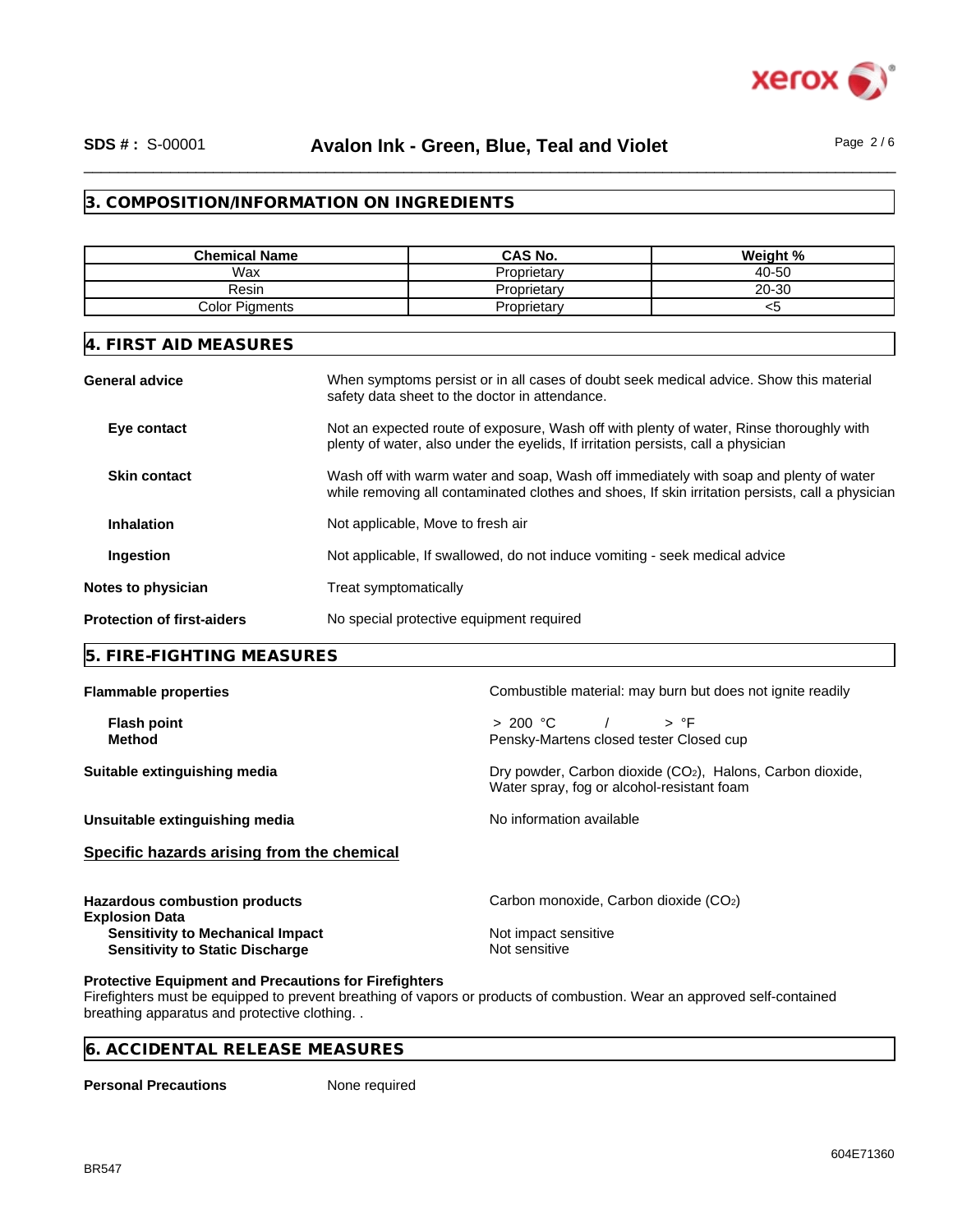

| <b>SDS #: S-00001</b>                               | Page $3/6$<br>Avalon Ink - Green, Blue, Teal and Violet                                                                                                                     |
|-----------------------------------------------------|-----------------------------------------------------------------------------------------------------------------------------------------------------------------------------|
| <b>Methods for containment</b>                      | Not applicable                                                                                                                                                              |
| Methods for cleaning up                             | Pick up and transfer to properly labeled containers, Use personal protective equipment                                                                                      |
| <b>Other information</b>                            | The environmental impact of this product has not been fully investigated, However, this<br>preparation is not expected to present significant adverse environmental effects |
| 7. HANDLING AND STORAGE                             |                                                                                                                                                                             |
| Advice on safe handling                             | When handling the liquefied product, take care to avoid burns, Avoid inhalation of fumes<br>from liquid product                                                             |
| <b>Technical measures and storage</b><br>conditions | Keep tightly closed in a dry and cool place, No special restrictions on storage with other<br>products                                                                      |
| <b>Hygiene measures</b>                             | None under normal use conditions                                                                                                                                            |
| 8. EXPOSURE CONTROLS/PERSONAL PROTECTION            |                                                                                                                                                                             |
| <b>Exposure guidelines</b>                          |                                                                                                                                                                             |
| <b>Other information</b>                            | No hazardous exposure expected under normal use conditions.                                                                                                                 |
| <b>Occupational exposure controls</b>               |                                                                                                                                                                             |
| <b>Engineering measures</b>                         | None under normal use conditions.                                                                                                                                           |
| <b>Personal Protective Equipment</b>                |                                                                                                                                                                             |
| <b>Consumer use</b>                                 | These recommendations apply to the product as supplied                                                                                                                      |
| <b>Respiratory protection</b>                       | No special protective equipment required                                                                                                                                    |
| <b>Eye/Face protection</b>                          | No special protective equipment required                                                                                                                                    |
|                                                     |                                                                                                                                                                             |
| Skin and body protection                            | No special protective equipment required                                                                                                                                    |
| <b>Hand protection</b>                              | No special protective equipment required                                                                                                                                    |
| <b>Other Protective Equipment</b>                   | Ensure that eyewash stations and safety showers are close to the workstation location                                                                                       |

| Appearance            | Wax like                                | Odor                               | Faint                                   |
|-----------------------|-----------------------------------------|------------------------------------|-----------------------------------------|
| <b>Odor threshold</b> | No information available                | <b>Physical state</b>              | Solid                                   |
| рH                    | Not applicable No information available | Color                              | Green, Blue, Teal, Violet               |
| <b>Flash point</b>    | > 200 °C                                | <b>Boiling</b><br>point/range      | Not applicable No information available |
| Softening point       | Not applicable No information available | <b>Autoignition</b><br>temperature | Not applicable No information available |
|                       |                                         |                                    |                                         |

**Flammability Limits in Air** Not applicable Not flammable. Will not readily ignite.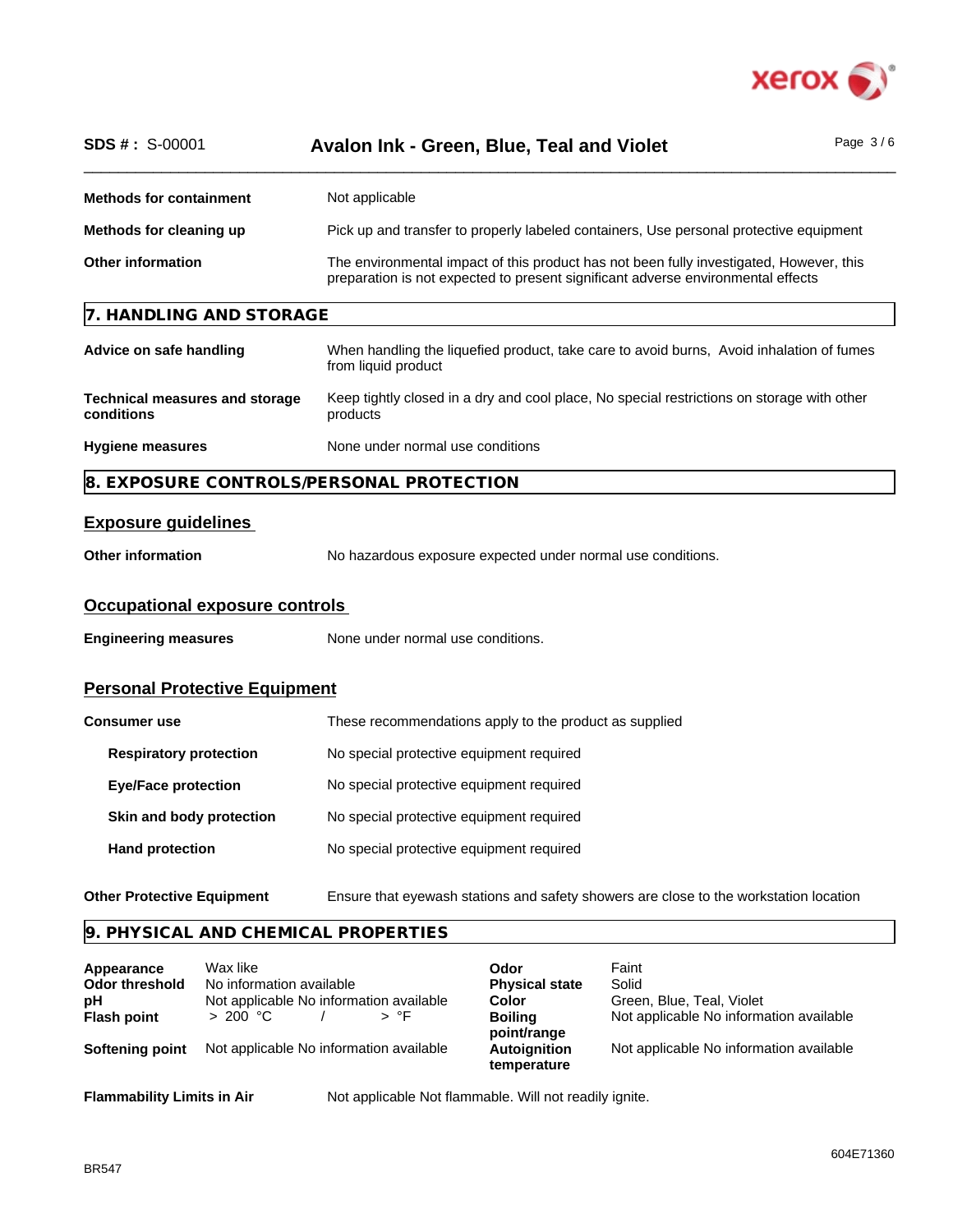

# \_\_\_\_\_\_\_\_\_\_\_\_\_\_\_\_\_\_\_\_\_\_\_\_\_\_\_\_\_\_\_\_\_\_\_\_\_\_\_\_\_\_\_\_\_\_\_\_\_\_\_\_\_\_\_\_\_\_\_\_\_\_\_\_\_\_\_\_\_\_\_\_\_\_\_\_\_\_\_\_\_\_\_\_\_\_\_\_\_\_\_\_\_\_ **SDS # :** S-00001 **Avalon Ink - Green, Blue, Teal and Violet** Page 4 / 6

| Vapor pressure                   |
|----------------------------------|
| <b>Vapor density</b>             |
| <b>Water solubility</b>          |
| <b>Viscosity</b>                 |
| <b>Partition coefficient</b>     |
| <b>Evaporation rate</b>          |
| Melting point/range              |
| <b>Freezing point</b>            |
| <b>Decomposition temperature</b> |
| <b>Specific gravity</b>          |

Not applicable No information available **Not applicable Insoluble**, Negligible Not applicable Solid at room temperature **Not applicable** Not applicable<br> $\approx$  50-99 °C /  $\approx$  °F  $\sim$  50-99 °C / Not applicable No information available **Not determined Specific gravity** ~ 1.0 - 1.1 @ .? °C

| 10. STABILITY AND REACTIVITY |                                                                             |  |
|------------------------------|-----------------------------------------------------------------------------|--|
| <b>Reactivity</b>            | No dangerous reaction known under conditions of normal use                  |  |
| <b>Stability</b>             | Stable under normal conditions                                              |  |
| Incompatible products        | None known, No information available                                        |  |
| <b>Conditions to Avoid</b>   | Temperatures above 200°C, None known based on information supplied          |  |
|                              | Hazardous Decomposition Products Carbon monoxide (CO), Carbon dioxide (CO2) |  |
| Hazardous polymerization     | No information available                                                    |  |
| <b>Hazardous reactions</b>   | Hazardous polymerization does not occur                                     |  |

**11. Toxicological Information**

The toxicity information below is for the solid ink products and is based on studies conducted on each individual Xerox proprietary ingredient. Individual ingredient percent compositions in the ink products were considered in the final assessment.

| <b>Acute Toxicity</b>      |                                                                                                                          |
|----------------------------|--------------------------------------------------------------------------------------------------------------------------|
| <b>Product Information</b> |                                                                                                                          |
| <b>Irritation</b>          | Not expected to be an irritant                                                                                           |
| Oral LD50                  | No information available $> 5$ g/kg (rat)                                                                                |
| Dermal LD50                | No information available $> 2$ g/kg (rat)                                                                                |
| <b>Eyes</b>                | Not expected to be an irritant, Vapor may cause irritation                                                               |
| <b>Skin</b>                | Not expected to be an irritant, Contact with hot product will cause thermal burns                                        |
| <b>Inhalation</b>          | Not applicable, Inhalation of fumes from molten product may cause dizziness, nausea, and<br>respiratory tract irritation |
| Ingestion                  | Not applicable<br>May be harmful if swallowed                                                                            |
| <b>Chronic toxicity</b>    |                                                                                                                          |
| <b>Product Information</b> |                                                                                                                          |
| <b>Main symptoms</b>       | No known effects under normal use conditions                                                                             |
|                            | <b>Aggravated Medical Conditions</b> None under normal use conditions                                                    |
| Carcinogenicity            | Components not listed by IARC, NTP or OSHA.                                                                              |
| <b>Other toxic effects</b> |                                                                                                                          |
| <b>Product Information</b> |                                                                                                                          |
| <b>Sensitization</b>       | Not expected to be a sensitizer                                                                                          |
| <b>Mutagenic effects</b>   | Not expected to be mutagenic                                                                                             |
| Target organ effects       | No information available                                                                                                 |
|                            |                                                                                                                          |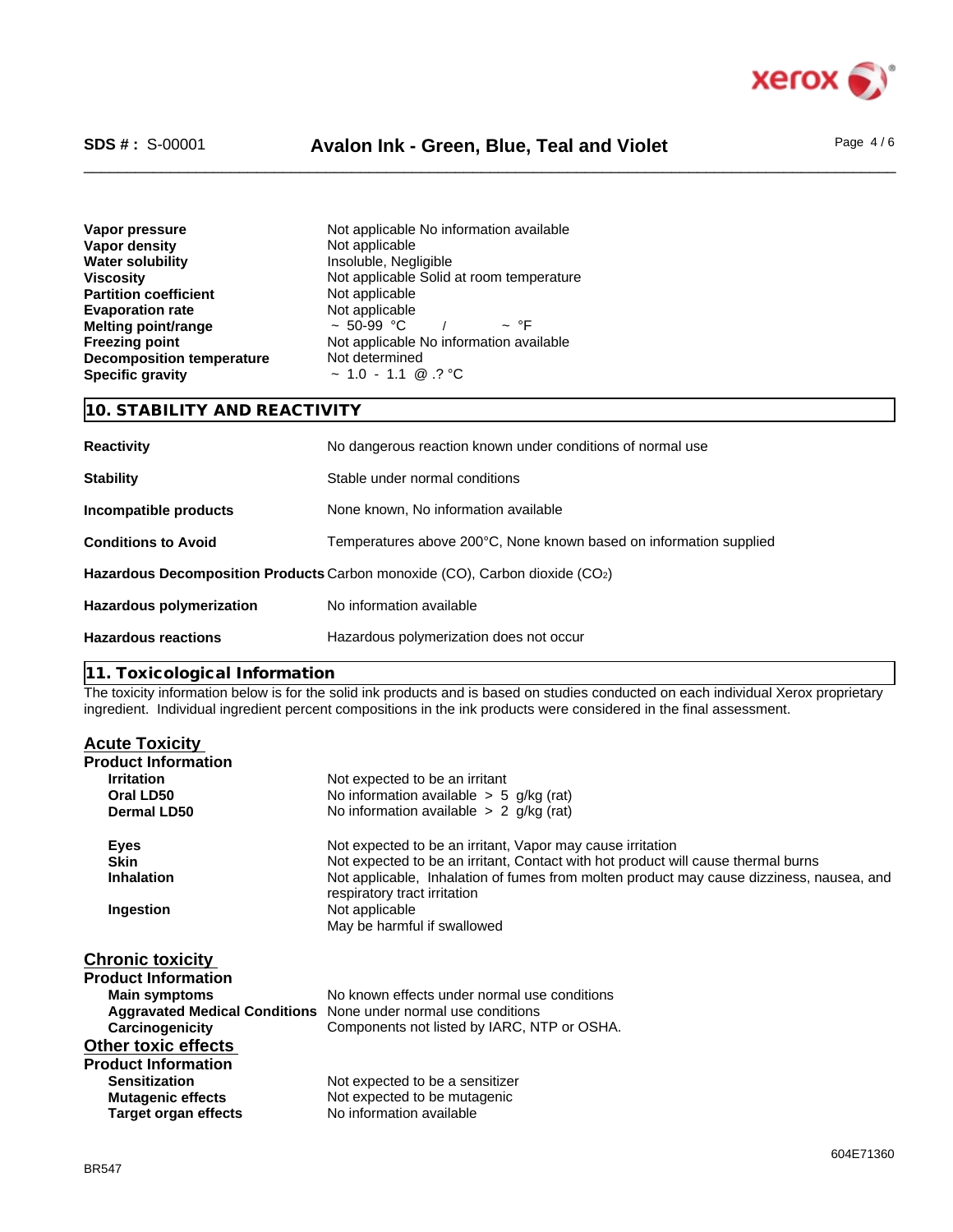

| Other adverse effects    | None known     |
|--------------------------|----------------|
| <b>Aspiration Hazard</b> | Not applicable |

| 12. Ecological Information    |                                                                                                                                                                                                                       |  |  |
|-------------------------------|-----------------------------------------------------------------------------------------------------------------------------------------------------------------------------------------------------------------------|--|--|
| <b>Ecotoxicity</b>            | The environmental impact of this product has not been fully investigated                                                                                                                                              |  |  |
| <b>Aquatic toxicity</b>       | Not expected to be toxic to daphnia, algae, and fish.                                                                                                                                                                 |  |  |
| 13. DISPOSAL CONSIDERATIONS   |                                                                                                                                                                                                                       |  |  |
| <b>Waste Disposal Methods</b> | This material, as supplied, is not a hazardous waste according to Federal regulations (40)<br>CFR 261)<br>Waste must be disposed of in accordance with federal, state and local environmental<br>control regulations. |  |  |
| <b>Contaminated packaging</b> | Dispose of in accordance with local regulations.                                                                                                                                                                      |  |  |
| 14. TRANSPORT INFORMATION     |                                                                                                                                                                                                                       |  |  |
| <b>Note</b>                   | This material is not subject to regulation as a hazardous material for shipping                                                                                                                                       |  |  |

| 15. REGULATORY INFORMATION |  |
|----------------------------|--|
|                            |  |

# **International Inventories**

**Complies** 

# **U.S. Federal Regulations**

**SARA 313**

Section 313 of Title III of the Superfund Amendments and Reauthorization Act of 1986 (SARA). This product does not contain any chemicals which are subject to the reporting requirements of the Act and Title 40 of the Code of Federal Regulations, Part 372

### **Clean Water Act**

This product does not contain any substances regulated as pollutants pursuant to the Clean Water Act (40 CFR 122.21 and 40 CFR 122.42)

### **Clean Air Act,Section 112 Hazardous Air Pollutants (HAPs) (see 40 CFR 61)**

This product does not contain any substances regulated as hazardous air pollutants (HAPS) under Section 112 of the Clean Air Act Amendments of 1990.

### **CERCLA**

This material, as supplied, does not contain any substances regulated as hazardous substances under the Comprehensive Environmental Response Compensation and Liability Act (CERCLA) (40 CFR 302) or the Superfund Amendments and Reauthorization Act (SARA) (40 CFR 355). There may be specific reporting requirements at the local, regional, or state level pertaining to releases of this material

### **TSCA**

TSCA 12(b) does not apply to this product.

### **US State Regulations**

#### **California Proposition 65**

This product does not contain any Proposition 65 chemicals